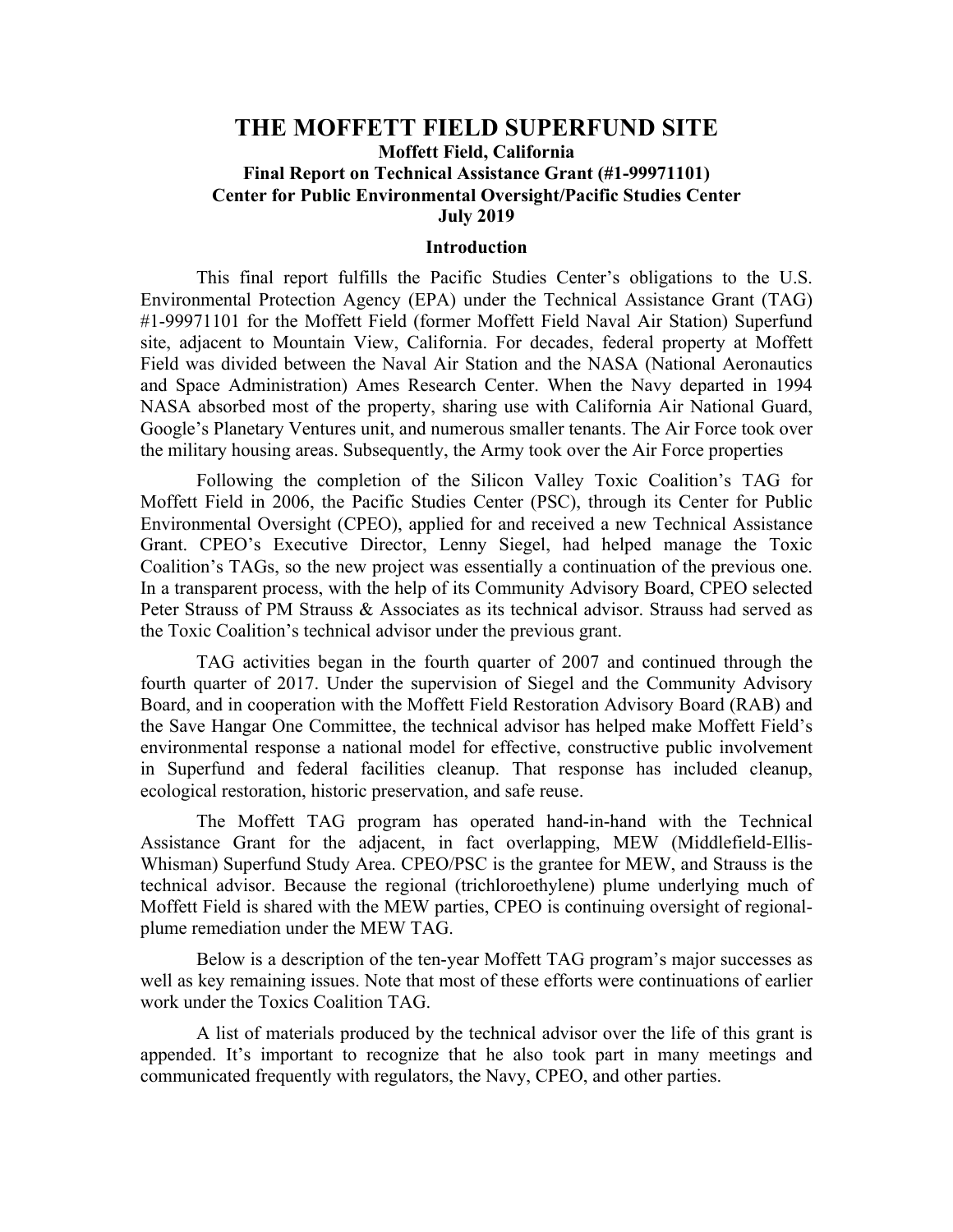#### **Success Stories**

#### **Site 25: Changing Future Use Assumptions and Strengthening PCB Toxicity Values**

Site 25 encompasses the Stormwater Retention Pond (SRP) and the Eastern Diked Marsh at the northwestern edge of Moffett Field. Community oversight of Site 25 remediation, begun under the Toxics Coalition TAG and continued under this grant, led to a complete cleanup, with ecological restoration, supporting the possible restoration of the site as Bay tidal marsh.

Since it was diked-off in the 1950s, the SRP has served as a seasonal wetland, capturing run-off from the Moffett complex. This area was formerly part of the San Francisco Bay and its tidal marshes. Contaminants in the sediment included pesticides, heavy metals, and PCBs. A significant portion of the PCBs found in the SRP was later traced back to Hangar 1.

In 1998, when a plan was first being formulated about cleaning up contaminants at Site 25, CPEO challenged the Navy's proposed methodology for quantifying acceptable ecological risks. Following a technical debate, the Navy promised to rely upon a more protective methodology. However, in 1999, Strauss called to the community's attention that the Navy was adopting a less stringent standard for the PCB cleanup goal in the SRP sediment than had previously been considered, arguing that there were no fish in the SRP and that Site would be maintained as a fresh-water marsh/wetland. Since there were no fish, the fish-to-bird pathway was eliminated. A higher number for PCBs (470 parts per billion) would be safe for ecological receptors.

CPEO opposed the Navy's assumption that the Moffett wetland would forever remain seasonal fresh-water marsh. Several groups, including Save the Bay and the local Audubon Society chapter, helped make the argument against retaining the SRP as a freshwater wetland/marsh. Concurrently, in 1999, this area of wetlands was combined with the massive salt-pond complex into a continuous corridor of tidal marsh in the South Bay.

The Navy had failed to take account of the fact that a large fraction of the diked area is owned by the Midpeninsula Regional Open Space District. Its mission includes the preservation and restoration of natural habitat. The Navy did not have authority to enforce the proposed institutional controls to keep tidal flow out of the entire Pond. In 2002, the Navy proposed a similar strategy for federally-owned land, but excluded the area owned by the Open Space District. The Navy promised to negotiate later with the District about addressing the sediment in its section. CPEO again argued that cleanup standards must be based upon reasonably anticipated future land use.

The company known as Leslie Salt (later bought by the global agribusiness corporation, Cargill) owned the dikes. Cargill was negotiating to sell 16,500 acres of evaporation ponds, including those immediately north of the SRP, to the state, that would create a wildlife refuge encompassing much of the shoreline in the South Bay. Even if the Navy and NASA managed to separate the Open Space District wetlands from the NASA pond, they would still have to get the Refuge management to agree to institutional controls, because they could conceivably remove, or let deteriorate, the dikes that directly keep Bay waters from the Pond.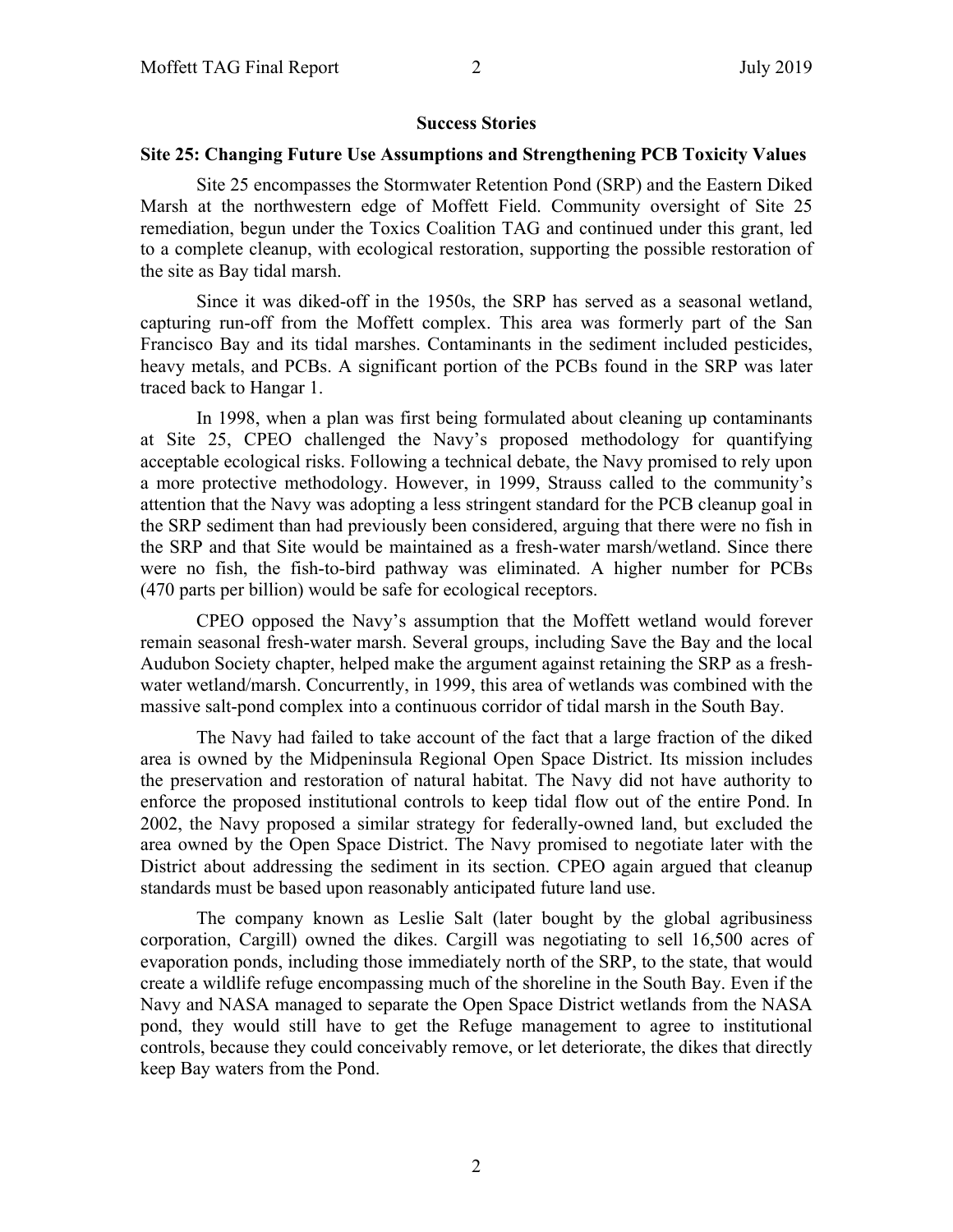In 2003, NASA staff reported on the results of the latest round of sediment sampling. Contamination wasn't as high as earlier believed, so the cost of remediating to a level that would allow tidal restoration might not be as high as feared. For that and other reasons, NASA reconsidered its flood control strategy and promised to study possible restoration. The Navy had to go back to the drawing boards, because remedy was premised on NASA's use plan.

In 2005, the Navy evaluated the risks under a future re-use scenario of a tidal marsh/wetland in an addendum to the remedial investigation after being notified by NASA that it did not intend to keep the dikes closed forever. This scenario was later adopted in the 2009 Record of Decision.

As such, assuming this new scenario, CPEO argued that a stricter standard for PCBs remaining after excavation was warranted. We wound up with a standard of PCBs left in the sediment that was reduced from 470 ppb (parts per billion) to 220 ppb. Cleanup to that standard was completed in 2013, though re-vegetation continued for a few more years.

Much of the technical advisor's work on Site 25, as well as major decisions about remediation, were done before the CPEO/PSC grant. Still, he produced two documents, including 2011 comments on the Remedial Design, during the grant and supported the RAB's oversight of project completion.

#### **Site 26: Changing from Proposed Technical Impracticability Waiver to Targeted** *In Situ* **Remediation**

In 1999, the Navy began operation of a pump-and-treat groundwater extraction and treatment system, known as the Eastside Area Treatment System (EATS). It used an air stripper to remove TCE, PCE, and lesser contaminants. This area is difficult to remediate because it has dense clay layers where much of the contaminant mass resides. In 2003, after just four years of operation, the Navy requested that the system be temporarily shut down so it could conduct a pilot study using biodegradation. The pilot test was designed to provide nutrients to the indigenous bacteria that were know to reduce TCE and PCE.

The pilot study showed some good results, but failed to reduce all of the contaminated groundwater to drinking water standards. One of the reasons the Navy cited was that the pilot test concentrations of DCE increased, despite decreasing PCE and TCE concentrations. It concluded that reductive dechlorination was occurring, but it was not likely proceeding to completion. The Navy suggested that DHC [Dehalococcoides spp.] was not present in sufficient quantities to complete the reductive dechlorination process. Rather than restarting the EATS, the Navy proposed to passively "treat" the contamination through monitored natural attenuation (MNA). The Navy requested that it be granted a Technical Impracticability (TI) Waiver that would release it from achieving drinking water standards for TCE and PCE.

EPA and the Regional Water Quality Control Board (RWQCB) rejected this proposal, and they ordered that the EATS system be turned back on. They found that Navy had not proven that active remediation would not bring timely results. The agencies argued that EATS would have to be operated for a longer duration before they would

3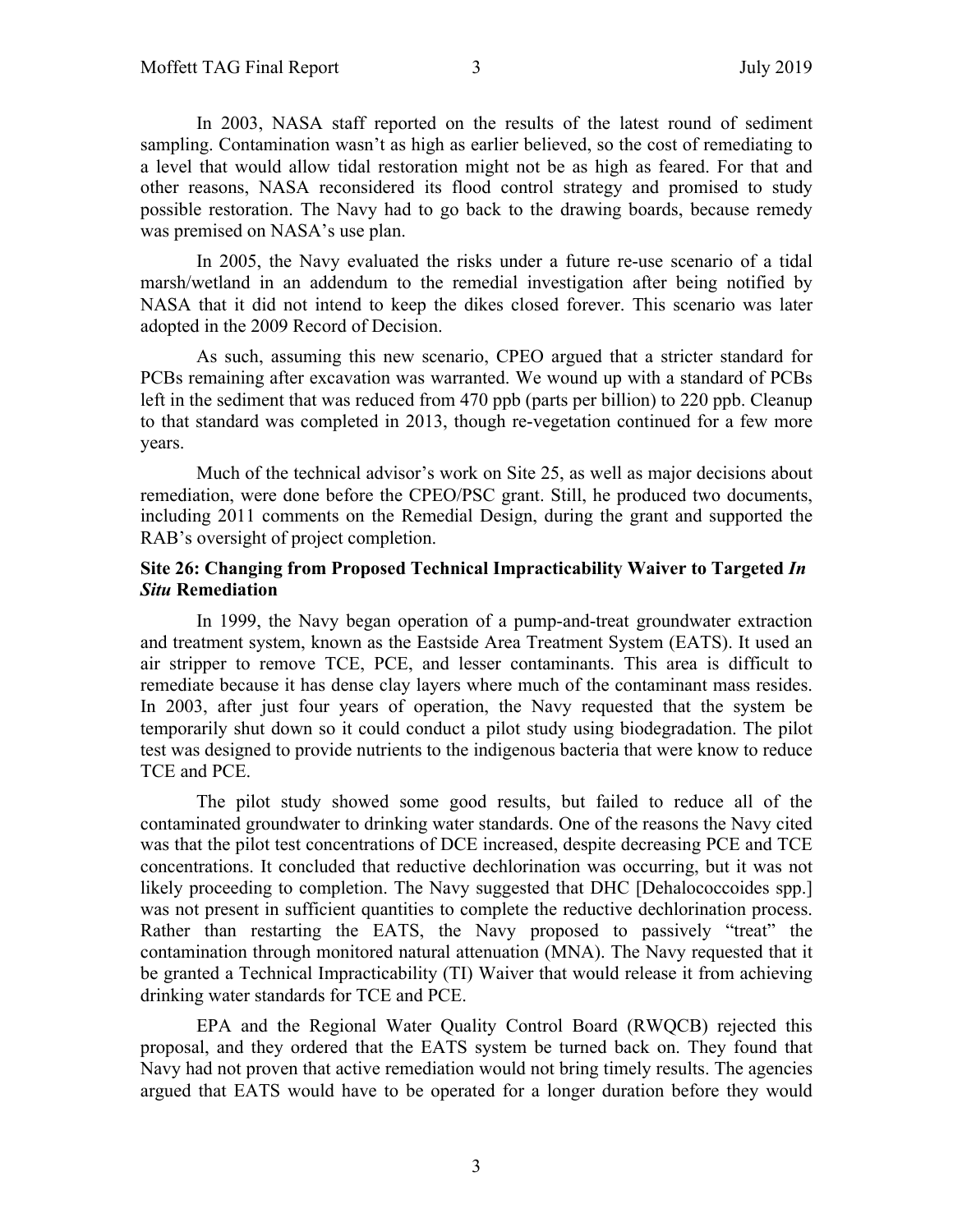consider shutting it down. EPA also concluded that the pilot study had positive results, and it suggested additional optimization and bioaugmentation.

The RAB and CPEO agreed with EPA's assessment and rejected reliance on MNA. We noted that at a nearby site at MEW, with a similar hydrogeological setting, Intel and Raytheon had successfully completed dechlorination by augmenting the population of bacteria (i.e., bioaugmentation) and adding nutrients. While we supported achieving remediation goals within a reasonable time, we argued that even if not possible to achieve drinking water standards for the entire area of Site 26, making progress towards those goals could still be accomplished with some of the technologies identified.

CPEO recommended that the Navy should follow the adaptive management approach put forward in the National Research Council (NRC) report (*Environmental Cleanup at Navy Facilities: Adaptive Site Management*, 2003). Adaptive management stimulates the search for new, innovative technologies to replace older or inefficient approaches, and it stresses the need for pilot programs to test both new technologies as well as modifications of existing technologies that might enhance their effectiveness.

In a July, 2008 meeting EPA, the Regional Water Quality Control Board, the Navy, and CPEO agreed to stop the request for a TI Waiver and continue with *in situ* bioremediation at the most highly contaminated areas of Site 26, while allowing MNA to treat the remediate the remainder of the aquifer. The also Navy agreed to enhance its pilot study concept with bioaugmentation as well as adding nutrients. EPA and the Regional Board agreed that they would not require the Navy to start the pump-and-treat system again. This was a compromise: we did not argue for complete restoration of the aquifer through active measures; we recognized that MNA would be almost as effective for lowlevels of contamination in this difficult to remediate area.

The technical advisor not only prepared four documents on Site 26 during this period. He helped represent CPEO in inter-party negotiations. CPEO considers the outcome a proof of the concept of adaptive site management in the remediation of complex sites.

#### **Hangar 1: Avoiding Complete Demolition**

The massive, iconic Hangar 1 is a landmark in the South Bay. It is subject to protection by the National Historic Preservation Act. Hangar 1 was built in 1932 to house the airship U.S.S. Macon. In 1994, the Navy transferred the property management responsibility for Hangar 1 to National Aeronautics and Space Administration (NASA).

Hangar 1 is a large structure measuring 1,133 feet long, 308 feet wide, and 198 feet high, constructed with a steel-frame that was covered with corrugated siding. The siding is commercially known as Robertson Protected Metal and is known to contain both polychlorinated biphenyls (PCBs) and asbestos. In addition, the siding and internal structural steel frame of Hangar 1 were coated with lead-based paint that contained PCBs. NASA restricted access to certain interior areas of the hangar after lead-contaminated dust was identified as a health concern in late 2000.

In 2003, as a Time-Critical Removal Action (TCRA), the Navy coated the exterior of the siding of Hangar 1 with an asphalt emulsion to cover and contain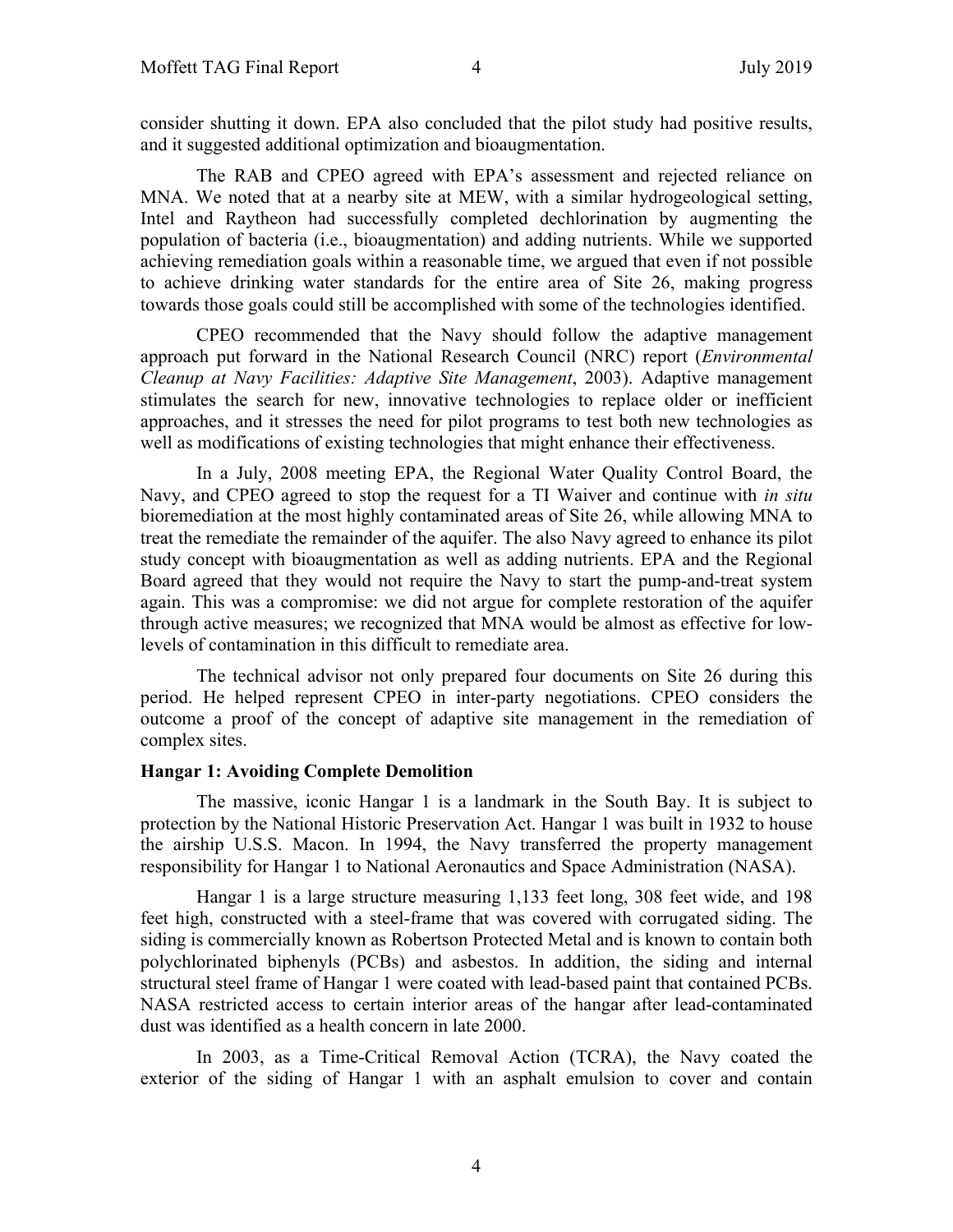hazardous building materials and prevent migration of contaminants to the environment. In 1998, NASA had found that Hangar 1 was the source of PCBs in sediments at Site 25.

In 2006, the Navy found that after only 3 years, the coating had deteriorated. It announced a new plan to mitigate the threat of further discharge of PCBs from Hangar 1: demolition. This triggered a huge public outcry. CPEO Executive Director Lenny Siegel formed the Save Hangar One Committee, which brought together veterans, environmentalists, historic preservationists, and the public at large.

When neither the Navy nor NASA took responsibility for cleaning and restoring the hangar, the community supported siding removal until a sponsor could be found to restore the Hangar. In 2008, the Navy presented its second proposal, which entailed removal of all interior structures and siding, and containment of the PCBs in structural steel paint with an epoxy coating. Contaminated and non-contaminated debris would be transported to appropriate off-site disposal facilities. Historic mitigation measures would be performed to substantively comply with the NHPA, and the Secretary of the Interior's Standards for the Treatment of Historic Properties (36 C.F.R., Part 68) would be used to provide mitigation guidance.

With uneven success, community members fought to preserve artifacts and substructures from Hangar One. Today the stripped hangar frame, with failing epoxy coating, stands as a symbol of the federal government's failure to meet its historic preservation responsibilities. With support from the community and our Congressional delegation, NASA in late 2014 awarded a competitive 1000-acre lease to Planetary Ventures, a subsidiary of Google. A key condition of the lease is the full restoration of Hangar One. Much to the chagrin of the community, this is not expected until 2025 at the earliest. Still, CPEO is confident that restoration of this almost unique symbol of the region and of veterans' service to the country will stand for decades more.

Over the course of this grant, the technical consultant attended many meetings and prepared at least 10 written documents about Hangar One, including an extensive February 2015 analysis of the NASA-Planetary Ventures lease.

#### **Model Vapor Intrusion Remedial Plan**

The 2010 Record of Decision (ROD) Amendment for Vapor Intrusion is a national model, providing a framework for investigating, mitigating, and remediating around hundreds of buildings at both the MEW Area and Moffett Field. Because contamination from the electronics plants south of U.S. 101 and Moffett Field had comingled in the subsurface, the MEW ROD already covered the Regional Groundwater Plume on both sides of U.S. 101, including Moffett Field.

The Second Five-Year Review for MEW had questioned the protectiveness of the remedy because the vapor intrusion pathway had not been considered in the initial ROD, and investigations showed that vapors were migrating into some buildings. The ROD Amendment established a Tiering System to monitor and where necessary mitigate vapor intrusion with active measures such as sub-slab depressurization systems (SSDS) or adjustments in building heating and cooling systems. Both of these solutions incurred energy costs and required site management to ensure that they were operating protectively when people were inside the buildings.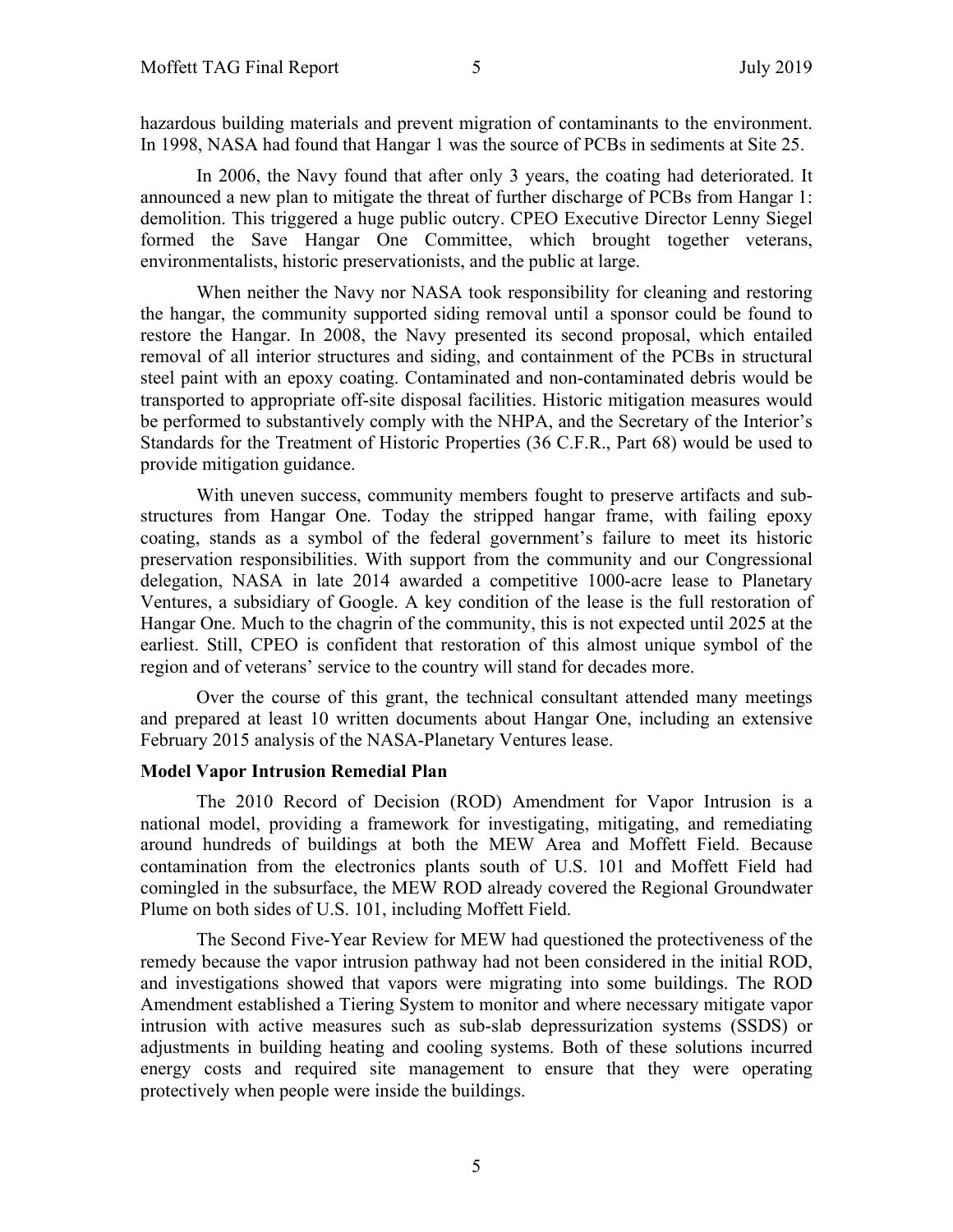There was a great deal of community participation in the development of the ROD Amendment and remedial action plan. CPEO supported the development of a Remedial Action Objective (RAO) to accelerate groundwater cleanup below the buildings, so that mitigation systems would not have to operate forever. After much deliberation, the final ROD Amendment included the following RAO:

To accelerate the reduction of the source of vapor intrusion (i.e., Site contaminants in shallow groundwater and soil gas) to levels that are protective of current and future building occupants, such that the need for a vapor intrusion remedy would be minimized or no longer be necessary.

However, this was not addressed by this proposed vapor intrusion remedy; instead, it was to be addressed by the revised groundwater remedy. Alternatives for accelerating groundwater cleanup would be evaluated in a separate Supplemental Sitewide Groundwater Feasibility Study for the Site. Although we asked that the RAO apply to the proposed plan for the site, we realized that a new Supplemental Groundwater Study that focused on alternatives for accelerating cleanup was a positive step.

While the technical advisor's work on vapor intrusion was divided between the MEW TAG and the Moffett TAG, at least five documents on vapor intrusion were supported by the Moffett grant. CPEO, independent of TAG funding, prepared a case study on this work that was featured in the ITRC (Interstate Technology Regulatory Council) web document, Remediation Management of Complex Sites.

#### **Developing Community Acceptance Criteria for a Focused Feasibility Study (FFS)**

The second Five Year Review for the Regional Plume also found that in several areas, the groundwater remedy efficiency—the potential for achieving cleanup goals was decreasing. As TCE and other contaminant concentrations in groundwater fell, groundwater extraction was achieving less efficient mass removal. Remedy optimization evaluations, conducted for each of the facilities by the MEW Companies, Navy, and NASA in 2008, found the original groundwater remedy was not expected to achieve site cleanup levels for several more decades. The optimization evaluations identified several technologies that could expedite groundwater cleanup at the sites, and EPA has encouraged the use of such technologies at several sites within the plume

This led EPA to begin work on a focused Sitewide Groundwater Feasibility Study that would consider these technologies for future use at the MEW and Moffett Field. EPA kept CPEO and its Community Advisory Board (CAB) informed on the progress of the new Groundwater Feasibility Study. In response, in 2011-2012 the technical advisor helped CPEO develop and submit to EPA a short paper entitled "Remedial Process Optimization—Community Criteria." In it, we outlined a strategy that in essence focused on what *can* be done instead of what *cannot* be done. We called for better coordination among the responsible parties, additional characterization, and improved long-term monitoring. We endorsed, where applicable, *in situ* techniques, and we suggested that some of the old, leaking slurry walls be converted into funnel-and-gate permeable reactive barriers.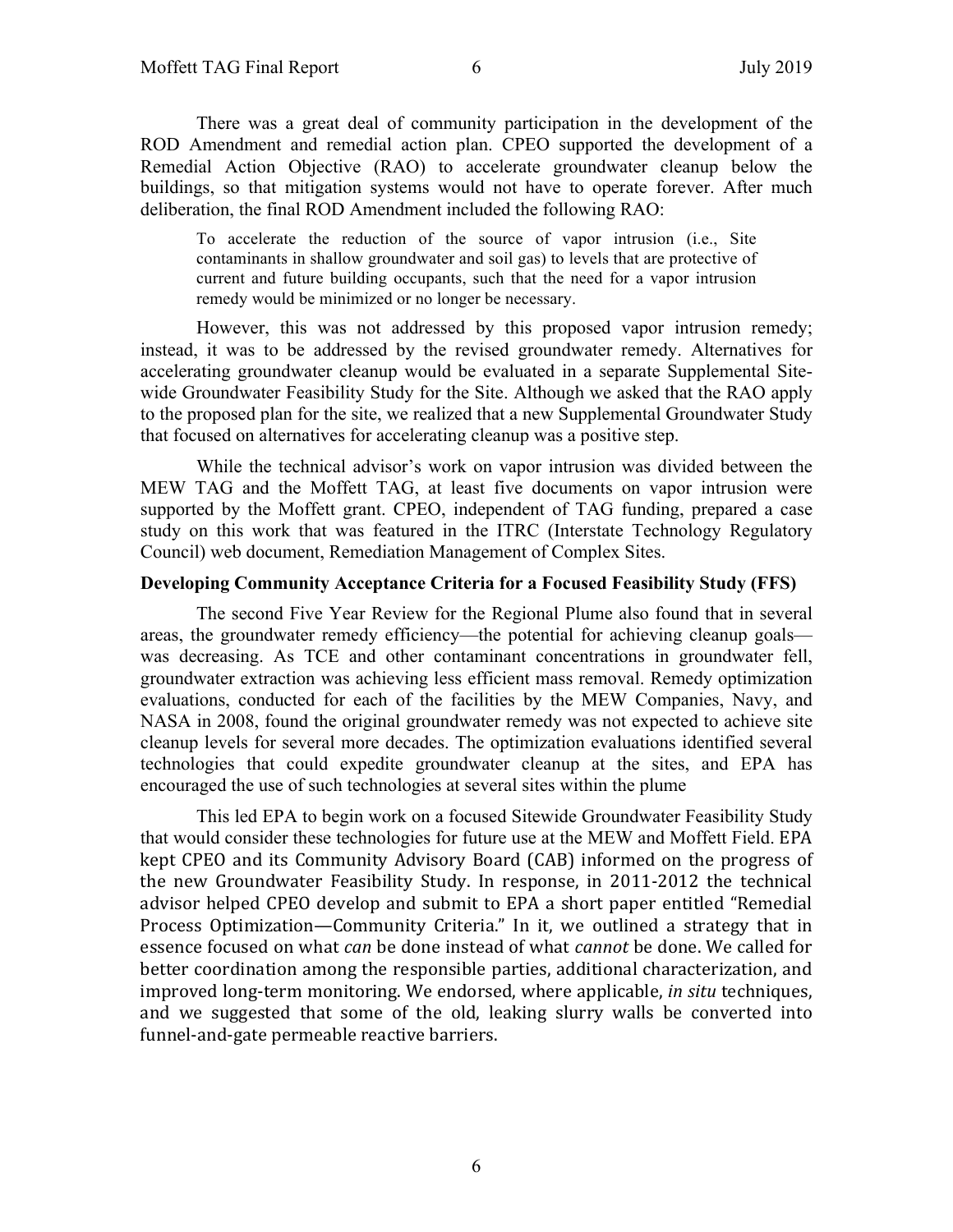We proposed addressing those portions of the plume that pose the greatest risk to human health and the environment. Specifically, we suggested that the new Feasibility Study and remedy selection focus on the following:

- Areas with high mass
- Areas that continue to act as a source
- Areas that reduce the need for long-term Vapor Intrusion mitigation
- Where the detectable plume encroaches on residential areas, schools, and other sensitive uses
- To enable reasonable future use of the property.

Additionally, we added the following elements of a strategy:

- Alternatives that replace current systems must speed up remediation (increasing progress towards remediation goals), remove or destroy contaminants that are not being addressed by the current system, and/or increase mass removal rates.
- The remedy selection process should evaluate hot spot removal.
- The remedy selection process should evaluate, where appropriate, the effectiveness of existing institutional controls (e.g., restrictions on drilling wells) as well as the need to establish new institutional controls (e.g., establish requirements to restrict use).
- The remedy selection should consider energy use and natural resource use/re-evaluate treated water recycling.
- The remedy selection process should evaluate the need for additional extraction wells and/or increasing extraction rates, particularly upstream from the slurry walls.
- Long-term monitoring and a contingency plan (e.g., failure of slurry walls) should be part of the scope of the FFS.
- Remedy selection is complicated by the fact that property owners must give consent to the Responsible Party to conduct pilot tests and implement new technologies. The FFS should account for this complication.

EPA has stated that it will use these criteria to help evaluate remediation technologies. However, even if EPA and the responsible parties accept all of the recommendations that our community has put forward, contaminant concentrations in portions of the plume may still remain above drinking water standards for many decades. Every effort should be made to get concentrations down to the point that natural degradation can finish the job in a reasonable timeframe.

For a variety of reasons, EPA postponed its conduct of the FFS, but we expect it will revive some form of feasibility study for the Regional Plume in the latter portion of 2019. While CPEO appreciates progress thus far on adaptive site management, the conduct of a plume-wide feasibility study and development of a umbrella work plan is a remaining issue.

7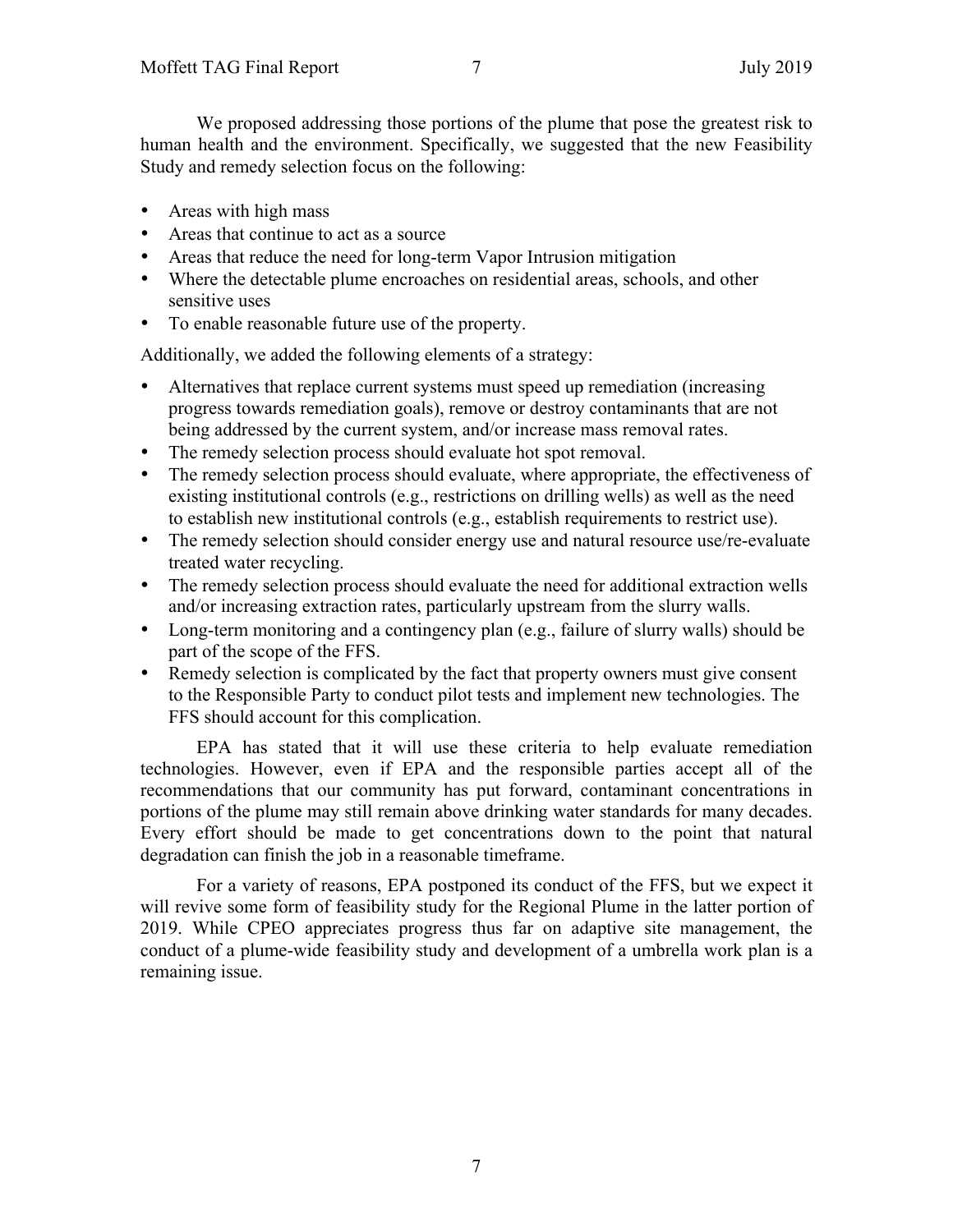#### **Remaining Issues**

#### **Hangars 2 and 3: The Navy Needs to Investigate and Address TCE and PCE contamination.**

Google's subsidiary Planetary Ventures' (PV) 2014 subsurface investigation at Hangars 2 and 3 found greater than expected concentrations of TCE and PCE in sub-slab soil-gas samples. In 2016 EPA and the Regional Water Board requested that the Navy submit a plan for a Supplemental Remedial Investigation of the area that includes the two hangars (known as Site 7). Because this request was not acted on in a timely manner, EPA and the RWQCB initiated informal dispute resolution with the Navy. Since that time, the Navy has agreed to conduct additional sampling, but it has not vet submitted a work plan. PV has also ruled out use of Hangar 3 because of structural concerns, and it has submitted a proposal to mitigate vapors in Hangar 2.

Site 7 encompasses the hangars and the areas surrounding them. The interior of the hangars had not been assessed for vapor intrusion potential. Previous investigations focused on the plume at Site 26, located just to the north of Site 7. Groundwater upstream and beneath Site 7 had no requirements for treatment.

Site 7 has a history of former underground storage tanks (USTs) containing a variety of waste solvents and others containing fuel. The 1996 Site-Wide Remedial Investigation (RI) found that solvents stored in barrels, in deck drains, and on unpaved areas around Hangar 3 were released to the environment. The RI reported that the unpaved corners of Hangars 2 and 3 were used to dispose of 120,000 to 600,000 gallons of wastes, including paint thinners, paints, solvents, and hydraulic fluids. Additionally, drums containing wastes were accumulated on the outside of the hangars. Only limited soil and groundwater sampling has been conducted near the hangars and no sampling has been conducted beneath the hangars.

In April 2017 CPEO's technical advisor prepared a detailed memo about Site 7, and if it finds funding for continuing oversight at Moffett it expects to direct the technical advisor to support efforts to investigate the site, remediate any unacceptable levels of contamination, and mitigate any structures, current or future, that are at risk of vapor intrusion.

#### **Orion Park: The Need for a Remedial Strategy**

Though separate from the main base, the 72-acre Orion Park Housing Area (OPHA) was part of the Moffett Naval Air Station. The Navy transferred the housing to the Air Force in 1994, and it was subsequently transferred to the Army in July 2000.

The area is relatively flat, ranging from 15 feet to 36 feet above mean sea level. There are no wetlands or surface water located in OPHA, though Stevens Creek is located due west of OPHA. The area that is now OPHA was vacant or used for agriculture prior to the construction of military housing. A portion of OPHA was used for agriculture until some time after 1965. The former farm apparently had at least one potable supply well that was decommissioned on 1993.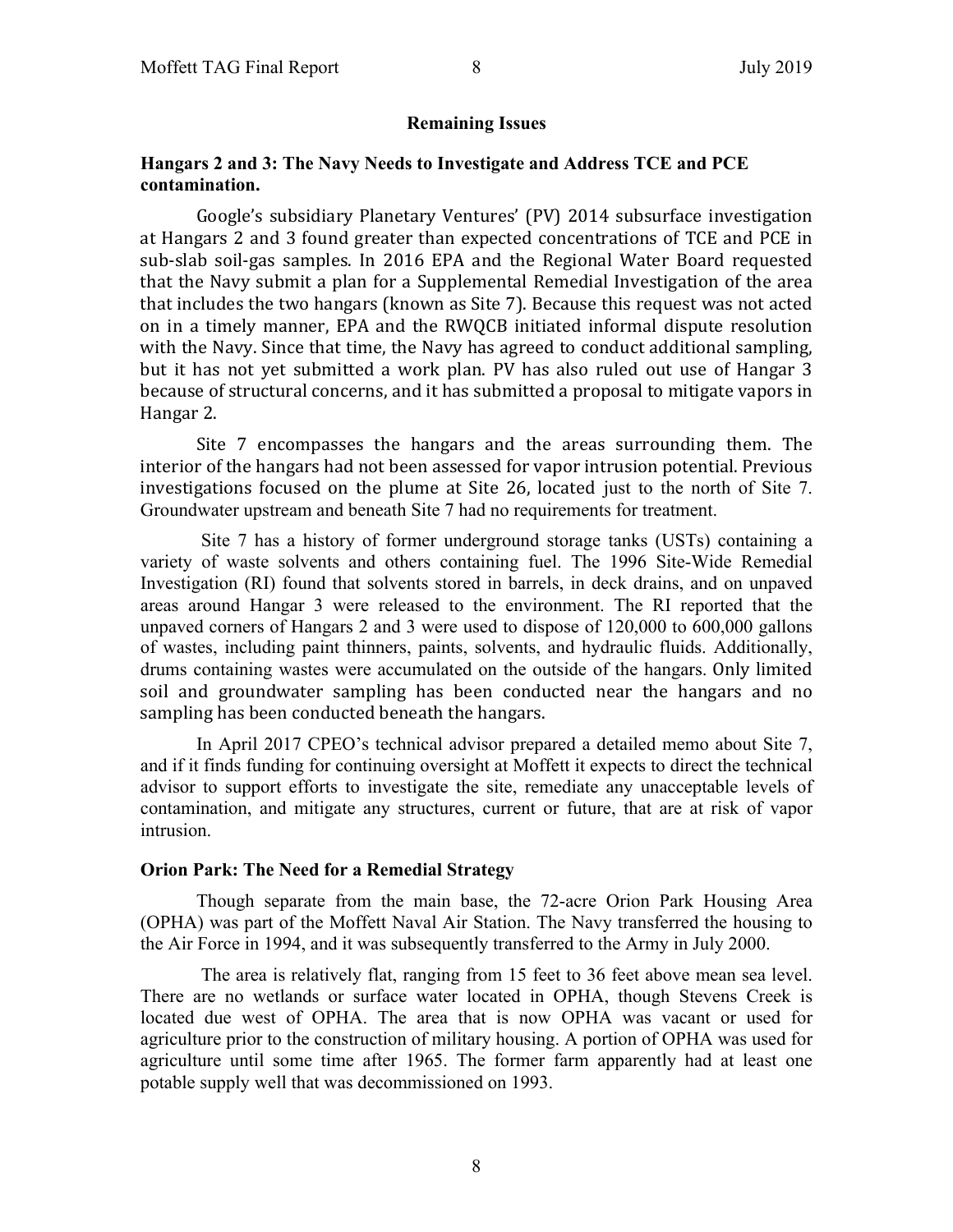There is a volatile organic compound (VOC) plume—TCE, PCE, and DCE, among other contaminants—in the Orion Park groundwater. Historically, TCE in groundwater has been recorded at up to 1500 ppb: 2011 monitoring results indicated the highest concentration at 780 ppb, with the average concentration in 11 wells of 271 ppb.

Housing was constructed between the years 1941 through 1982. All the housing units were demolished by 2009. Today an Armed Forces Reserve complex covers about half the property. In 2017 the Army offered 30 of the remaining acres for lease to a private commercial developer under an Enhanced Use Lease (EUL). Thus far, no such lease has been announced. All current and future structures in Orion Park have or will have built-in vapor mitigation systems.

The Navy and then the Army have contended that there are no on-site sources of VOCs—that contamination has migrated from civilian property on the south. The Army sponsored studies designed to show that all of the contamination came from off site, but NASA, EPA, and CPEO have questioned that finding. More important, the Army has taken no responsibility for on-site remediation, even as NASA treats the portion of the plume that is migrating onto NASA property to the north.

Therefore, CPEO hopes to continue to follow any action at OPHA, and recommend that DoD, whether it be the Army or Navy, undertake some cleanup actions, particularly because groundwater flowing under OPHA is migrating off-site to NASA and any new lessee will be encumbered with this problem.

Over the course of this grant, CPEO's technical advisor prepared at least three memos about Orion Park. Though building occupants are in no immediate danger from the VOC plume, if CPEO receives additional funding for Moffett oversight, it expects to continue pushing for groundwater remediation to limit the need to vapor mitigation, create more flexibility in reuse, and reduce NASA's requirement to treat in-migrating contaminants.

#### **New NASA Housing**

In 2017 NASA Ames announced plans to build nearly 2000 much-needed apartments, primarily for federal employees, on former Navy property. In 2018 it selected a developer. The 46-acre site is above the heart of the Regional TCE Plume, with a potential for vapor intrusion. CPEO expects EPA to apply similar requirements sampling, remediation, and mitigation—for this project as it has for smaller residential projects on the south (non-Federal) side of U.S. 101. However, CPEO plans to oversee this development, not just to ensure that future residents are protected, but also to make sure that they are aware of the contamination and engaged in the oversight of NASA/developer activities.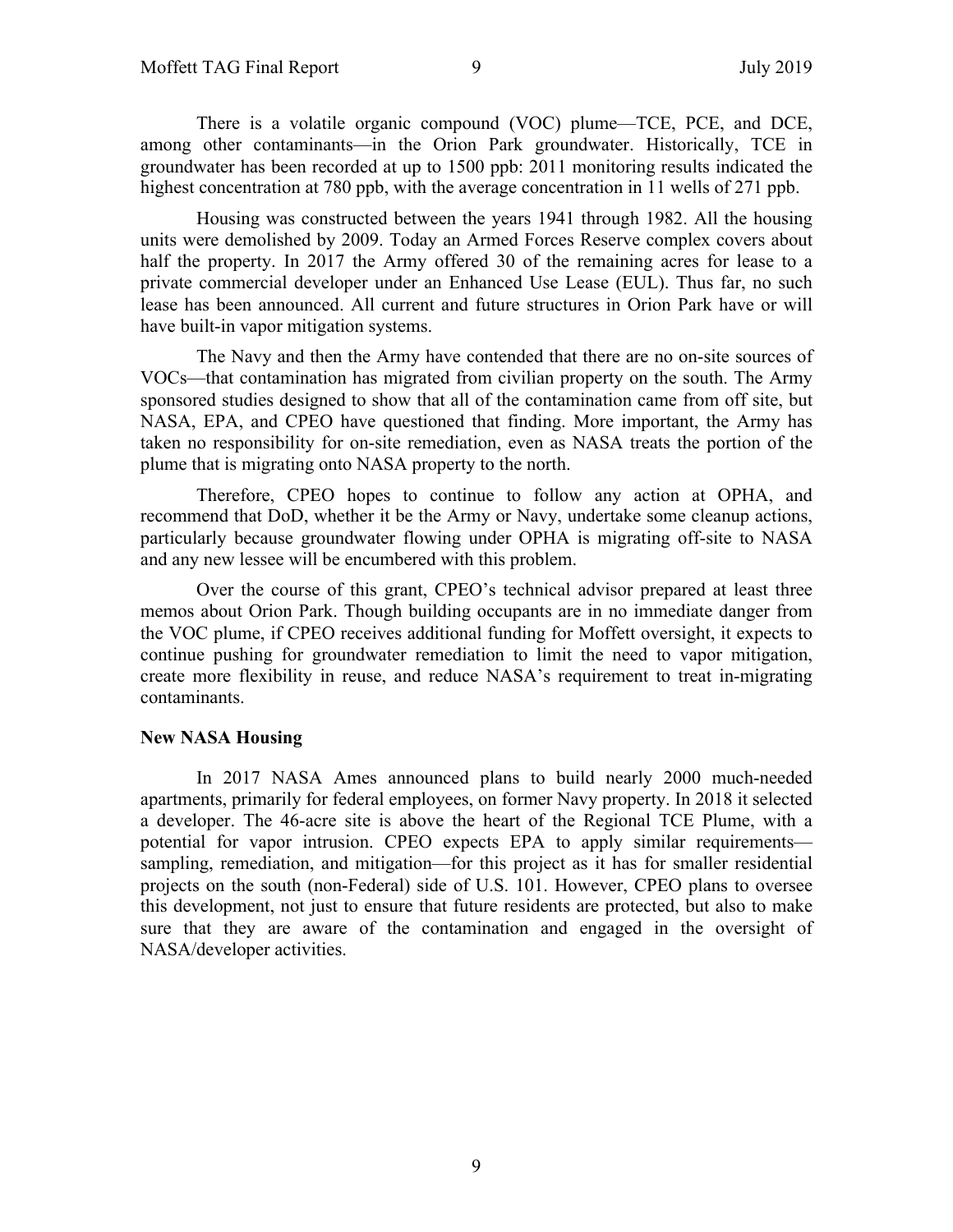#### **List of Work Products**

2Q08 (Second Quarter, 2008)

- Memo to CPEO on Site 26, TI Waivers, and FFS
- Comments on Site 26 Tech Memo
- Memo to CPEO re: Preliminary Remediation Goals, air

#### 3Q08

- Memo to CPEO on Site 26
- Comments on Hangar One Engineering Evaluation/Cost Analysis
- Correspondence with CAB

#### 4Q08

• Correspondence with CAB

#### 1Q09

- Presentation to RAB
- Comments on Site 25 Proposed Plan
- Comments on the Basewide Five-Year Review

## 1Q10

• Correspondence

## 2Q10

- Correspondence to Navy re: Hangar One windows
- Power point presentation: Review of Hangar One Issues

## 3Q10

• Correspondence to Navy re: Aroclors in Hangar One cork room.

## 4Q10

- Memo re Supplemental Site Investigation at Orion Park Area
- Correspondence with CPEO re vapor intrusion

## 1Q11

• Correspondence re: PCBs

## 2Q11

- Memo re: Demolition Costs
- Memo Comments on Site 25 Remedial Design

## 4Q11

• Correspondence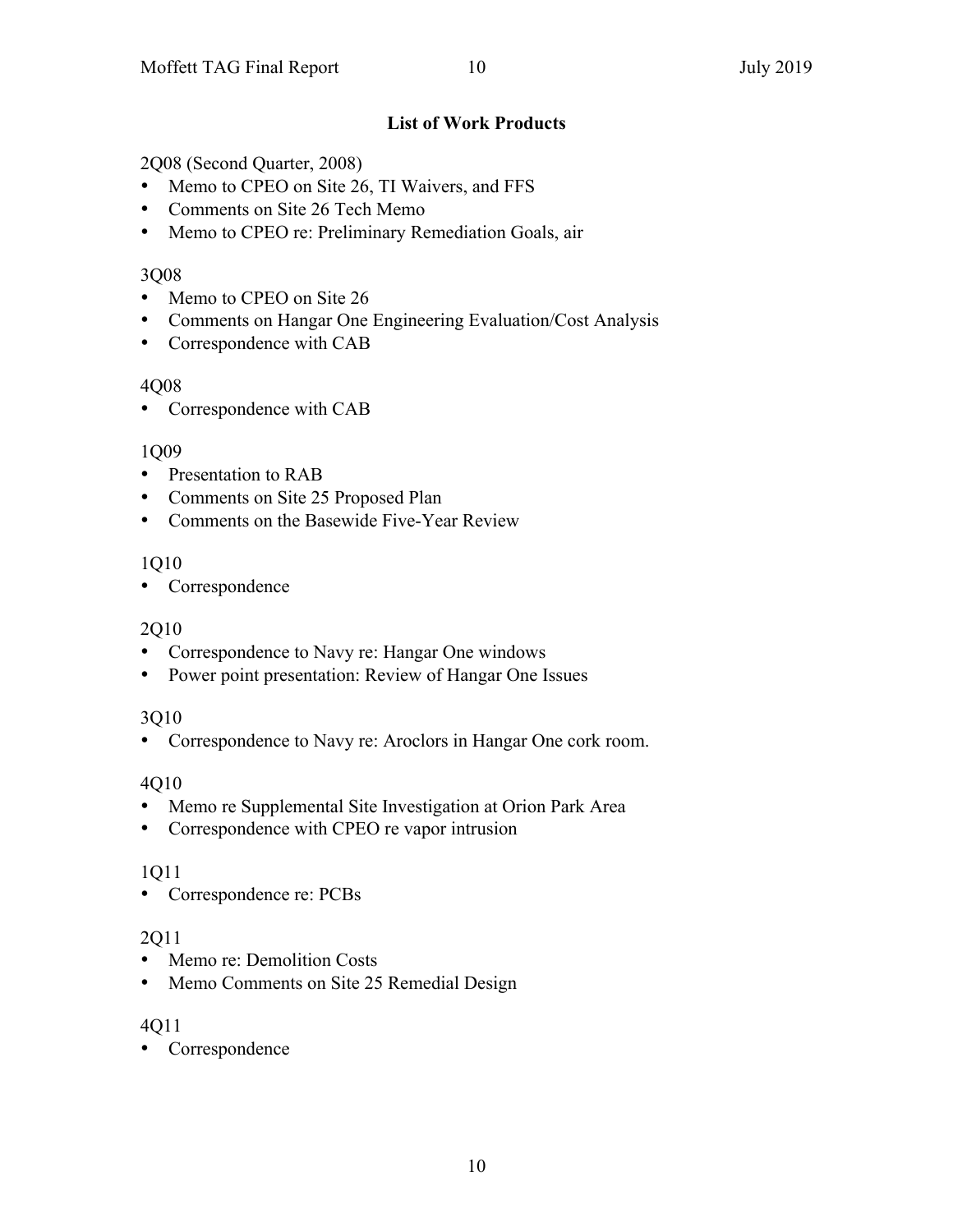#### 1Q12

- Comments on the Orion Park Housing Area Supplemental Site investigation
- Correspondence

## 2Q12

- Correspondence
- Memo re: Comments on Groundwater Feasibility Study
- Memo re: Removal Action Limits for TCE
- Memo re: Annual Reports

#### 4Q12

- Comments on Orion Park Housing Area
- Comments on Hangar One Long-Term Management ()LTM)

#### 1Q13

• Correspondence with RAB members on LTM costs at Hangar One

## 2Q13

• Site 26—comments on Proposed Plan

## 3Q13

• Comments on Hangar 1

## 2Q14

• E-mails to CPEO

## 3Q14

- E-mails to CPEO
- Comments on Five-Year Review

## 4Q14

- E-mails to CPEO.
- Memo on Indoor Sampling

## 1Q15

- E-mails to CPEO
- Memo on Lease Agreement
- Memo on Federal Facilities Agreement

## 2Q15

- E-mails to CPEO
- Table on Water Discharge

## 2Q16

• Memo on Annual Reports